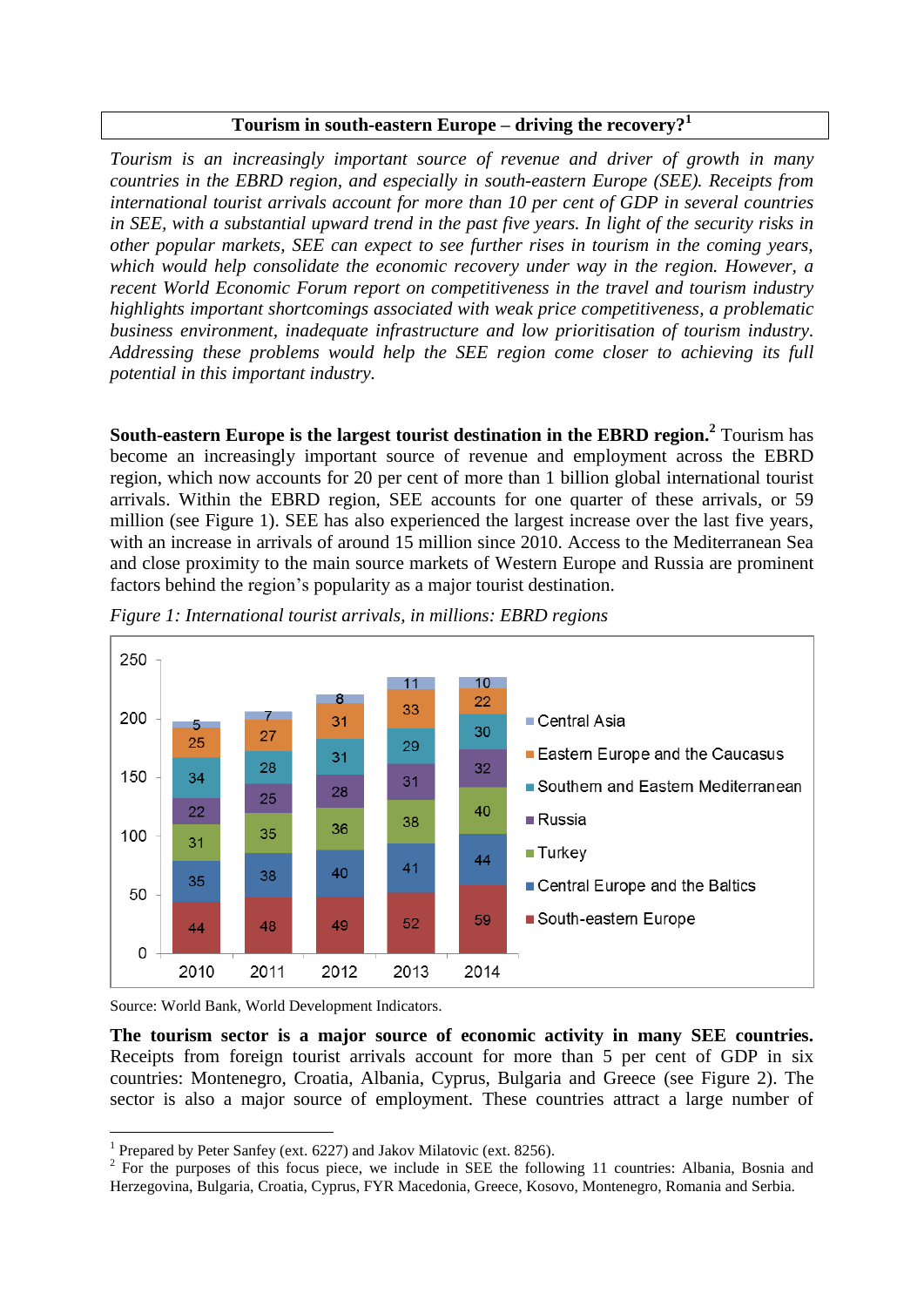European summer holiday tourists, and the importance of international tourist receipts has increased significantly since 2010, especially in Croatia, Greece, Cyprus and Montenegro (see Figure 3). These countries are likely to be benefiting from the political turmoil across rival destinations in the Southern Mediterranean. In addition, the perceived increasing threat from terrorism has diverted European and Russian travellers towards destinations closer to home.



*Figure 2: International tourism receipts, per cent of GDP, 5 year average*

Source: World Bank, World Development Indicators.

*Figure 3: International tourism receipts, per cent of GDP, percentage point change over the previous 5 years*



Source: World Bank, World Development Indicators.

**Eurozone countries are the primary source of tourism for Croatia, Bulgaria and Greece while Russia accounts for about one-quarter of all tourist arrivals to Cyprus and Montenegro.** More than 80 per cent of tourist arrivals in Croatia are from the EU (see Figure) 4), mostly from the Eurozone. In contrast, only 30 per cent of international tourist arrivals to Montenegro are from the EU. Instead, Russia and the Western Balkans (Serbia in particular)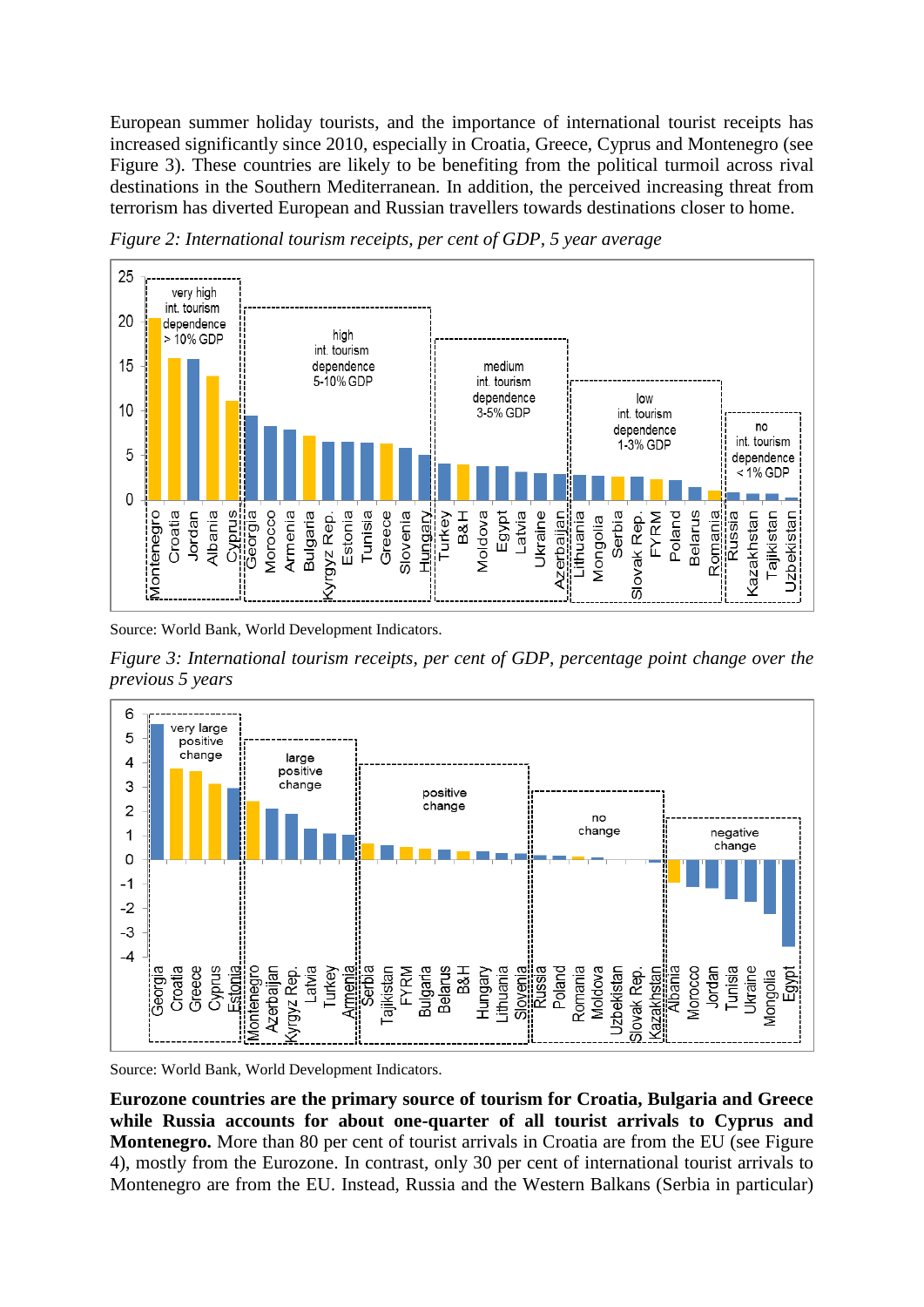together account for about half of all arrivals in Montenegro. Cyprus is another country highly dependent on Russian tourists, as well as those from the UK, while Eastern Europeans and Turkish visitors are relatively important for Bulgaria. The share of non-European tourists is largest in Greece.





Source: National authorities;

 $\overline{a}$ 

Note: For Albania, no breakdown of arrivals by country of origin is available.

**SEE countries face a competitiveness problem in the tourism industry.** Cross-country competitiveness in the tourism sector can be assessed by using the World Economic Forum's (WEF) Travel and Tourism (T&T) Competitiveness Index. This index gathers 90 indicators relevant for the tourism (and travel) industry and groups them, first, into 14 pillars, and then into the following four groups: 1) enabling environment (i.e., business environment, safety and security, health and hygiene, human resources, ICT readiness), 2) travel and tourism policy and enabling conditions (i.e., prioritization of travel and tourism, international openness, price competitiveness, environmental sustainability), 3) infrastructure (i.e., air transport, ground and port infrastructure, tourist service infrastructure), and 4) natural and cultural resources, including business travel.<sup>3</sup> Figure 5 shows the ranking of SEE countries. Greece, Croatia and Cyprus are amongst the top 40 economies in the world (ranked in  $31<sup>st</sup>$ , 33<sup>rd</sup> and 36<sup>th</sup> position, respectively), Bulgaria, Romania and Montenegro are at the lower end of the upper 50 percentile, and remaining SEE countries perform relatively poorly. All SEE countries are less competitive in tourism than other traditional holiday destinations in the northern Mediterranean, such as Spain, France, Italy and Portugal.

**A number of shortcomings in the tourism sector stand out.** A more detailed breakdown of the WEF's scores highlights some of the problems. Greece, for example, stands out as the least price competitive country in the region, with Cyprus also being a costly destination. Croatia's poor business environment has the largest negative effect on its T&T competitiveness. In the Western Balkans, major bottlenecks for further tourism development exist because of the relatively low quality of ground infrastructure and the underdeveloped air transport network. Nonetheless, improvements in recent years have produced positive results

<sup>&</sup>lt;sup>3</sup> For more information see: [http://reports.weforum.org/travel-and-tourism-competitiveness-report-](http://reports.weforum.org/travel-and-tourism-competitiveness-report-2015/)[2015/](http://reports.weforum.org/travel-and-tourism-competitiveness-report-2015/)